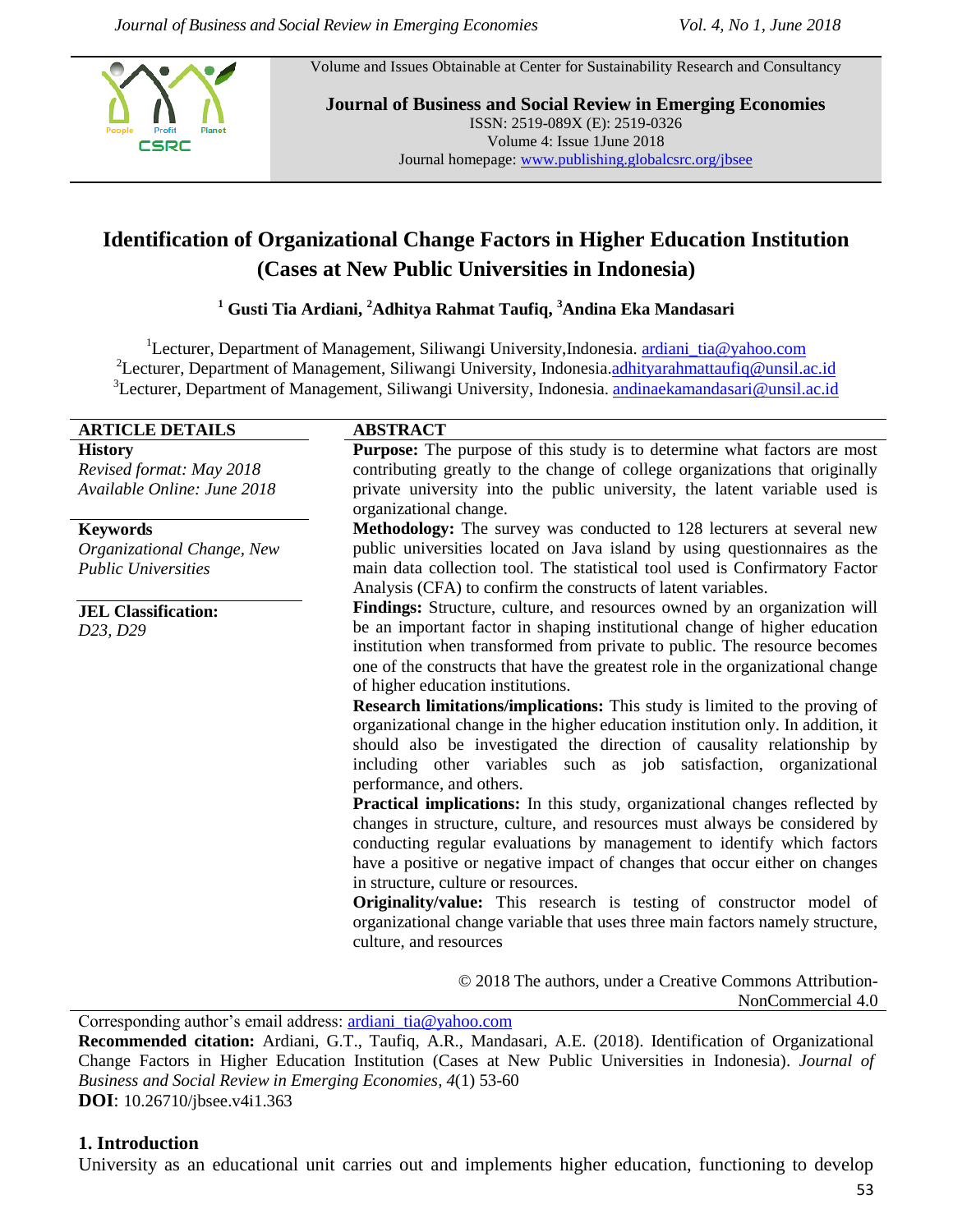capability and form the character and civilization of dignified nation to educate the nation, develop responsive, creative, skilled, competitive and cooperative academic society through the implementation of *Tridharma Perguruan Tinggi* and develop science knowledge and technology (*Undang-Undang Pendidikan Tinggi*: 2012). Moreover, the strategic thing that became a hot issue in higher education today is the competition of universities to be World Class University. In the meantime, to achieve this requires a change in fixing the condition of universities, and colleges must be able to act as agents of change which become the link between the source of ideas, knowledge, and technological change in accordance with the targeted community, so it can produce ideas, knowledge, and technology that is always growing and impacting in society. Government efforts in improving the quality of education in Indonesia itself began to be done on a large scale. One of the strategic steps undertaken by the government is to establish a new public university and change the status of several private universities. Currently, there are 35 institutions that are New Public Universities (*PTNB*). This is done by the government in facing the demands of intense competition in the world of higher education which is expected to provide a more qualified and competent output in the face of global competition.

The change of status from private to public which the government does has had a considerable impact on the newly designated public university management system. Every element of the organization that is in a new public university must always follow the policies that have been governed and controlled by the state both in terms of financial, human resources and maintenance of assets that now fully belong to the state. Especially for the issue of human resource management as the organizational driving force of a new public university today must be committed to dealing with environmental changes to follow the rules of the game that has been issued by the government due to the original employment status of the foundation's employee is now transformed into a Government Employee with Work Agreement (*PPPK*) which is also included in the State Civil Apparatus (*ASN*).

With this change is expected to increase the lecturer's satisfaction so as to utilize his professional ability in performing his functional tasks, because the future education demands high-quality educational profession skills. The success of PTNB will depend heavily on the awareness, understanding, readiness, and ability of the lecturers in adapting to change. Changes to PTNB must always take into account and involve all existing components including lecturers. Between organizations and lecturers is a unity that has a relationship that is simultaneous and must be balanced. This means that on the one hand, lecturers should be managed within the framework of the organization's interest flow, on the other side of the organization's activities must be able to pay attention to the interests and needs expected by the lecturer.

New public universities are experiencing turmoil in the transition period of change from private to public. This change includes changes to the internal environment of the organization that requires flexible adjustment for each individual involved. This research is only conducted on lecturers and is not done on the staff of, on the grounds that the lecturer has the main duty namely *Tridharma Perguruan Tinggi* ie teaching, research and community service where some policies applied after the change of status deemed less accommodate the main task of lecturer, especially to conduct research and community service. Therefore, this research will discuss what factors change when a private university is transformed into public universities that will be based on environmental aspects of the organization at several universities in the island of Java. Therefore it is necessary to conduct research on the identification of organizational change factors in the higher education institution.

## **Organizational Change of Higher Education Institution**

According to Winardi (2006: 65), organizational change is often stimulated by changes occurring in the environment that openly form the system by encompassing technological-economic-legal-politicaldemographic-ecological. While Wheelen and Hunger (2000: 8) distinguish the environment faced by organizations consisting of the external environment and internal environment. Daft (2003: 83) suggests that Elements of the internal environment are all sectors that interact directly with the organization and have a direct influence on the ability of the organization in achieving its objectives. Thus, the internal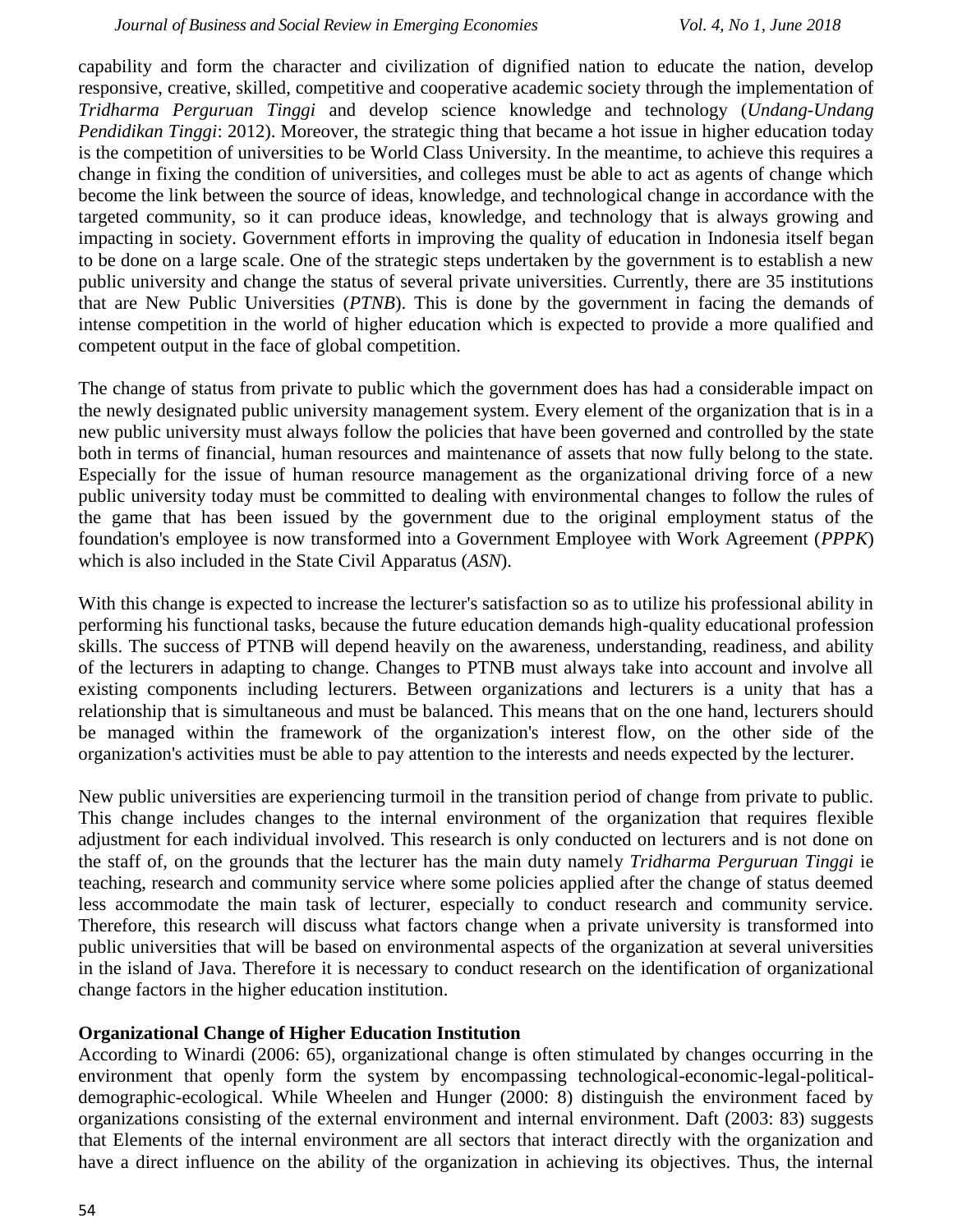environment has characteristics in which interaction with the organization is directly so that the effect on the steps taken to achieve goals that are immediate. The same is also said by Robbins (2008: 226) that the internal environment is part of the environment that has direct relevance for the organization in achieving its objectives. The internal environment is part of the environment that concerns management, as it consists of critical constituencies that positively or negatively affect the effectiveness of the execution of an organization's tasks. The critical constituencies mentioned above are key factors that on one hand can be a resource for competitive advantage and on the other can be an organizational weakness.

According to Desplaces (2005), the changes that occur in organizations often bring after-effects which are always unprofitable. Organizational change is a process whereby the organization moves from its present state to the desired future to improve its organizational effectiveness. The goal is to find new ways or improve in using resources and capabilities with the aim of improving the ability of the organization in creating value and improve the desired results to stakeholders. Furthermore Wheelen and Hunger (2000: 10) state that the internal environment consists of structure, culture, resources. The internal environment needs to be analyzed to determine the strengths and weaknesses of the organization. The structure is how organizations are organized in terms of communication, authority, and workflow. Structures are often also called chains of command and graphically depicted using an organization chart. Culture is a pattern of beliefs, expectations, and values shared by members of the organization. Organizational norms typically come up with and define the acceptable behavior of members from top management to operative employees. Resources are assets that are the basic material for the production of goods and services of the organization. These assets may include a person's expertise, abilities, and managerial talents such as financial assets and factory facilities in functional areas. Thus, the elements of the internal environment have adaptive and communicative relationships in determining the agenda of analyzing actions of any changes as issues emerging within the organization itself.

Based on the above exposure, it can be formulated hypothesis and framework of research model that is as follows:

- H1: Structure is a reflection of organizational change.
- H2: Good culture is a reflection of organizational change.
- H3: Resource is a reflection of organizational change.

## **Methodology**

The object of research is organizational changes that occur in some institutions that exist on the island of Java. There are four college-shaped universities that undergo a transition status change from private to the public that is Siliwangi University Tasikmalaya, University of Tidar Magelang, UPN Veteran Yogyakarta and UPN Veteran East Java. The method used in this research is to use survey research method.

The population in this research is the lecturers from four universities of the New Public-shaped universities studied as the object of research. While the sampling technique used is purposive sampling where the sampling is based on personal consideration of the researcher (Sugiama, 2008). In this sampling, the researcher tries to find the belief in advance that the individual chosen as the sample is the right individual that is the lecturers who have experienced institutional management when they are still private so that they can feel and identify the changes that occur.

The determination of sample size in this study is based on the opinion of Hair (1995: 444) that is the survey, the minimum sample size is 100 respondents. Therefore, to improve the accuracy of research results, the sample size is taken between 100 to 200 respondents.

Data processing techniques to determine the weighting of respondents' answers is done by using the Likert scale with the magnitude of five (5) scale both positive and negative. While to know whether the structure, culture, and resource can reflect the organizational change, the method of analysis is Confirmatory Factor Analysis with second order approach which is part of SEM Analysis. SEM is a combination of two separate statistical methods that are factor analysis which developed in psychology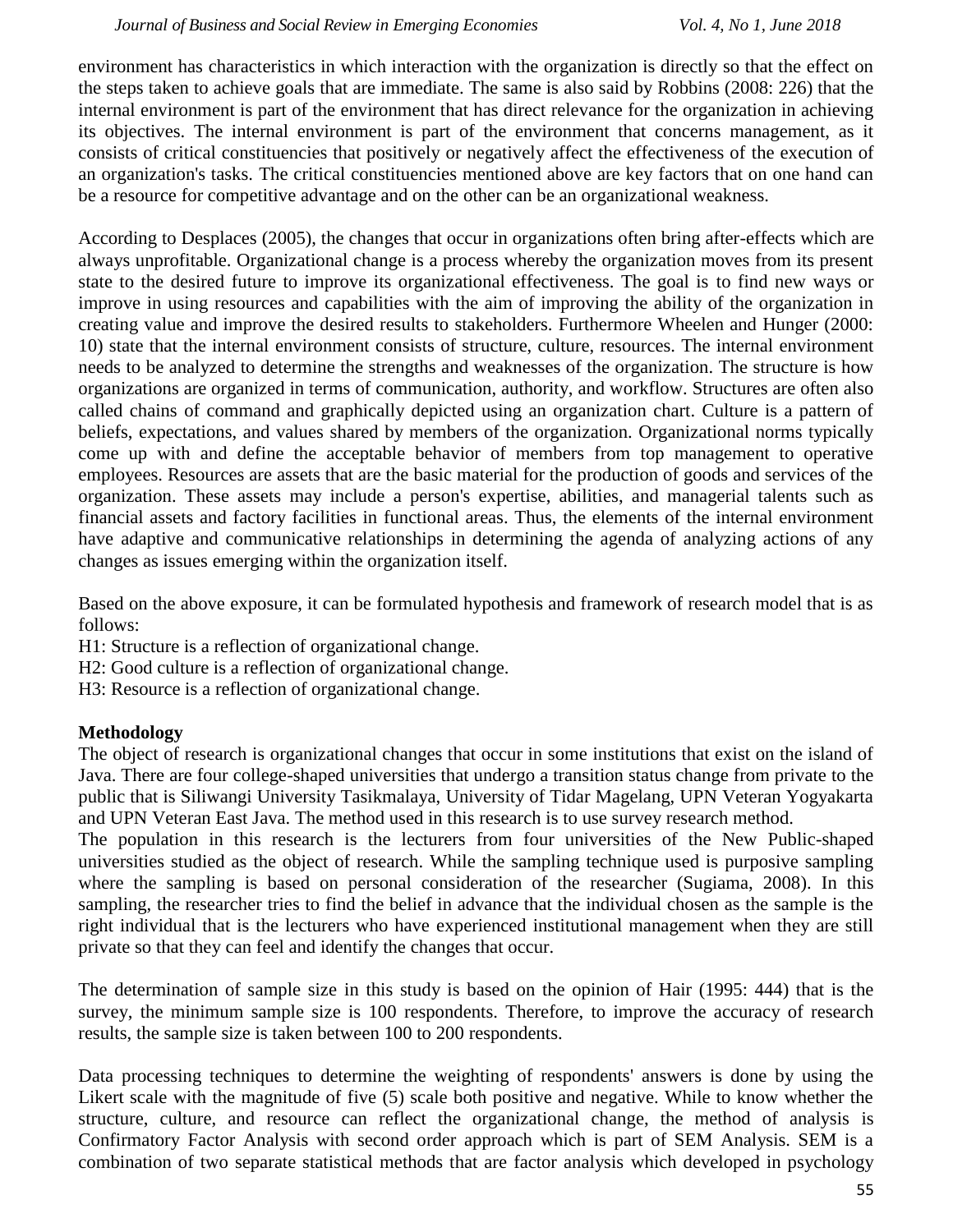and psychometrics and simultaneous equations model developed in econometrics into a comprehensive statistical method (Iman Ghozali, 2013: 4).

#### **Results**

Characteristics or identity of the respondent in this research can be grouped into several groups that are based on workplace (work unit), work period, and employment status with the number of respondents used in this research is 128 respondents. The respondent's characteristic of the work unit is dominated by Siliwangi University by 34%, followed by UPN Veteran Yogyakarta that is 24%, Tidar Magelang University is 22% and the last is East Java Veteran UPN which is 20%. The working period is dominated by lecturers who have more than 20 years working period of 54% and 10-20 years working period of 39% and the last is less than 5 years of 7%. Status of employment is the most is the status of PPPK that is equal to 69% and the remaining 31% are lecturers with civil servant status.

Description of research variables conducted to explain the results of the scores on the questionnaire used to assess the significance of research variables seen from the side responses of respondents. The calculation used in obtaining the extent to which the respondents will respond to the research variables is to use the value of interval level (NJI). Variable of organizational change in this research inform by construct variable consisting of the structure, culture, and resources. The value obtained from the analysis of respondents on the structure is 2037, the culture of 2948, and the resource of 2274 which as a whole is in good classification.

To examine the significance of structure, culture, and resources as a variable construct of Organizational Change, the Confirmatory Factor Analysis (CFA) analysis tool is used. The results of full-model data processing on Organizational Change variables through the calculation of M-plus 7.0 program are as follows:



Figure 1. Path Diagram Structural Modeling

The univariate and multivariate normality of the data used in this study was tested using criteria critical ratio or CR of  $\pm$  2.58 at the 0.01 (1%) significance level. The results of this study showed that the largest CR value is  $\pm$  2.51 with said data used in this study can be said to be normally distributed. The results of the analysis in this study yield the smallest z-score is -2.903 and the largest z-score is equal to 1.985. In other words, the data used in this study is free of univariate outliers. In addition, the greatest distance Mahalanobis is 53.269 which is smaller than  $\chi^2$  (14; 0.001 = 54,051), so there are no symptoms of multivariate outliers.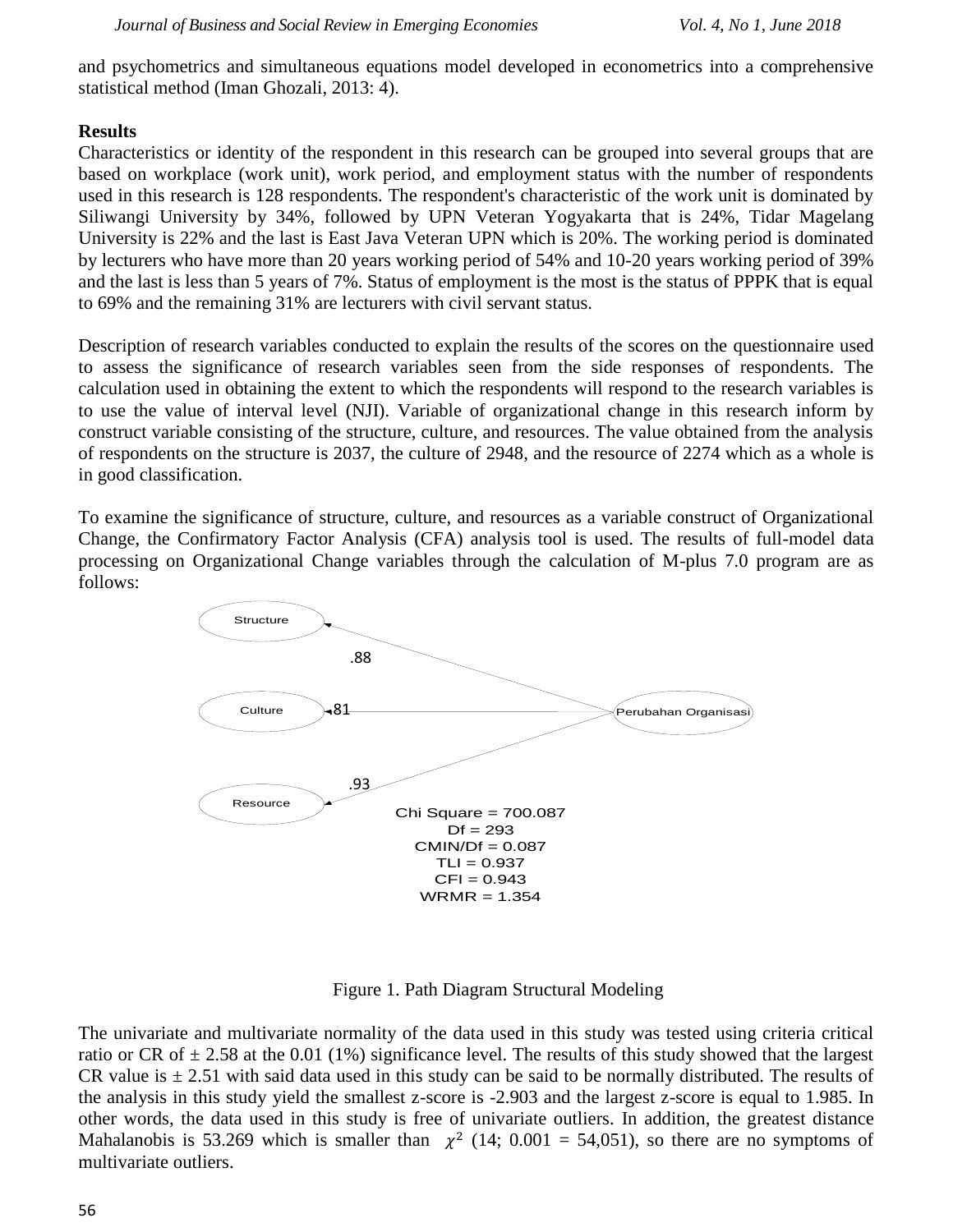| Table 1.<br><b>Goodness-of-Fit Index</b> |                      |                                      |                                   |  |  |  |
|------------------------------------------|----------------------|--------------------------------------|-----------------------------------|--|--|--|
| <b>Goodness of Fit</b><br><i>Index</i>   | <b>Cut-Off Value</b> | <b>Results of</b><br><b>Analysis</b> | <b>Model</b><br><b>Evaluation</b> |  |  |  |
| $X^2$ Chi-Square                         | Expected small       | 700.202                              |                                   |  |  |  |
| DE                                       |                      | 293                                  |                                   |  |  |  |
| <b>CMIN/DF</b>                           | $\leq$ 2,00          | 2.389                                | Marginal                          |  |  |  |
| TH                                       | $\geq 0.95$          | 0.937                                | Marginal                          |  |  |  |
| $\bigcirc$ fi                            | $\geq 0.95$          | 0.943                                | Marginal                          |  |  |  |

Overall, the Goodness of Fit is shown in the following table:

Source: data of questionnaires processed with M-plus 7.0

The table above shows that the criteria used have a value that is marginal or close to fit index, therefore this model is still acceptable. Thus, it can be stated that the suitability of the model and the data in this study result confirmation in a marginal or near-fit of factor dimensions and causality relationships between factors.

With the error rate of 5% (0.05) and Cut-off value of 2.58. The following table presents the values of regression coefficients and C.R (Critical Ratio) as the basis of acceptance of the research hypothesis. The results of the analysis can be seen in the following table:

| Tabel 2.<br><b>Standardized Regression Weight for Hypothesis Testing</b> |    |           |        |         |                    |  |  |
|--------------------------------------------------------------------------|----|-----------|--------|---------|--------------------|--|--|
| Variables                                                                |    |           | CR     | p-value | Conclusion $(H_a)$ |  |  |
| <b>Organizational Change</b>                                             | bν | Structure | 41.679 | 0,000   | Signifikan         |  |  |
| <b>Organizational Change</b>                                             | bγ | Culture   | 38.612 | 0,000   | Signifikan         |  |  |
| <b>Organizational Change</b>                                             | bν | Resource  | 60.259 | 0,000   | Signifikan         |  |  |

Source: data of questionnaires processed with M-plus 7.0

Hypothesis 1. which states that the structure is a reflection of organizational change received. This is indicated by the value of  $p = 0.000$  or at a significant level of 0.05 and gives an estimated value of 0.877. Thus, the structure variable can be the constructor of the organizational change variable.

Hypothesis 2. which states that culture is a reflection of organizational change received. This is indicated by the value of  $p = 0.000$  or at a significant level of 0.05 and yields an estimated value of 0.813. Thus the culture variable can be the constructor of organizational change variable.

Hypothesis 3. which states that the resource is a reflection of organizational change received. This is indicated by the value of  $p = 0.000$  or at a significant level of 0.05 and gives an estimated value of 0.937. Thus the resource variable can be the constructor of organizational change variable.

## **Conclusions and Implications**

Structure, culture, and resources that are elements of the organization's internal environment can reflect the organizational change. Therefore, structure, culture, and resources owned by an organization will be an important factor in shaping institutional change of higher education institution when transformed from private to public. The resource becomes one of the constructs that have the greatest role in the organizational change of higher education institutions. This is due to a change in the financial resources owned by a university that initially depends on the financial capacity of the foundation, but is now funded from the state financial resources.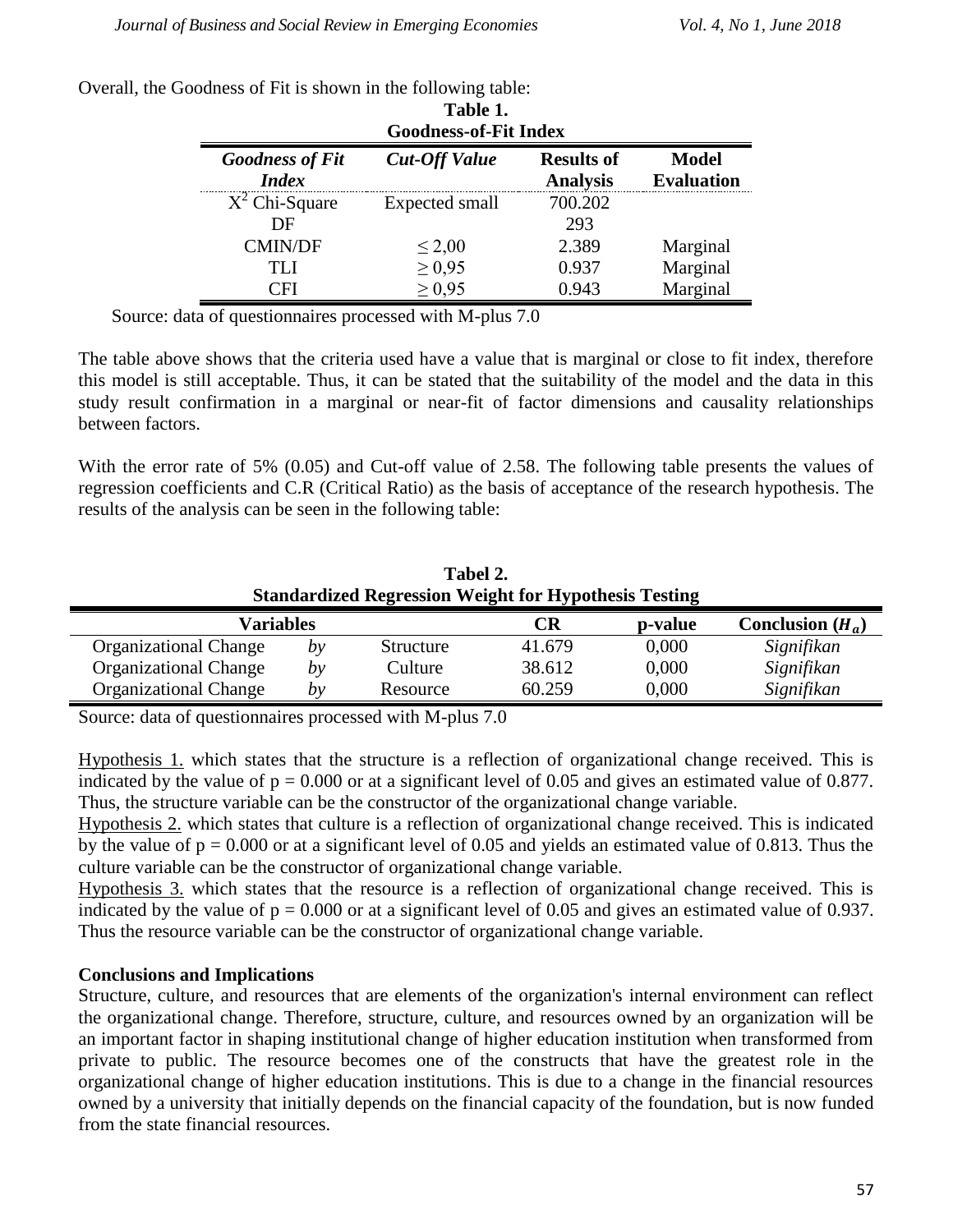This research can provide some inputs for organizers of higher education institutions that have changed the status of the private sector into the public. In this study, organizational changes reflected by changes in structure, culture, and resources must always be considered by conducting regular evaluations by management to identify which factors have a positive or negative impact of changes that occur either on changes in structure, culture or resources. This research can also provide input for academics who will conduct research on organizational change. This study is limited to the proving of organizational change in the higher education institution only, the direction for further research is to test the model of this research on other organizations. In addition, it should also be investigated the direction of causality relationship by including other variables such as job satisfaction, organizational performance, and others.

#### **References**

- Azhar M. Shah, 2009, "*Cultural and Organizational Change and Mergers without the Variable of Job Loss: How Job Satisfaction of Employees are Affected*", Journal of Business Studies Quarterly, Vol. 1, No. 1, Pp. 26-42.
- Barnard, M. & Stoll N., 2010, "*Organisational Change Management: A rapid literature review, Centre for Understanding Behaviour Change*", Bristol Institute of Public Affairs. Vol. 10/01.
- Barthos, Basir,2001,*Manajemen Sumber Daya Manusia, Suatu pendekatan Makro,* PT.Bumi Aksara,Jakarta.
- Booneo, Louis E & Kurtz, David I,2008, *Pegantar Bisnis Komtemporer,* Salemba Empat: Jakarta.
- Boswell, W., Boudreau, J., Tichy, J., 2005, "*The relationship between employee job change and job satisfaction: The honeymoon-hangover effect*", Journal of Applied Psychology, 90 (2), Pp. 882-892.
- Burgess, J., Julia, C., 2006, "*Temporary Work and Human Resources Management: Issues, Challenges and Responses*", *Personnel Review*; 35(2), pp:129.
- Carroll, S., Flood, P, Murphy, E, Tiernan, S., 2002, "*Employee reactions to flattening organizational structures*", European Journal of Work Organizational Psychology, 11(9), Pp. 47-67.
- Daft, Richard L., 2003, *Manajemen Sumber Daya Manusia*. Jakarta, Erlangga.
- Graaf, de Marloes, 2012, "Job Satisfaction and Contingent Employment", *Journal De Economist*. 160, pp:197–218.
- Gelaidan, H. M. & Hartini Ahmad, 2013, "*The Factors Affecting Employee Commitment to Change in Public Sector: Evidence from Yemen*", International Business Research; Vol. 6, No. 3, Pp. 75- 87.
- Gendron Wiyono, 2011, *Merancang Penelitian Bisnis Dengan SPSS dan SmartPLS*, UPP-STIM YKPN, Yogyakarta.
- Gunduz, Hulya, C, Gunzel, Ayse dan Ulutas Tugce, 2012, "Effects Of Emotional Intelligence On Job Satisfaction: An empirical study On Call Center Employees", *Procedia - Social and Behavioral Sciences*. 58, pp:363 – 369.
- Gomes, Daniel R., 2009, "*Organizational Change and Job Satisfaction: The Mediating Role of Organizational Commitment*", Cominicacao e Ciencias Empresariais, exedra 1, Pp. 177-196.
- Greenberg, J. & Robert A. Baron, 2003, *Behaviour in Organizations, Understanding and Managing The Human Side of Work. Third Edition*. Allin and Bacon. A Division of Schuster, Massachusetts. \_\_\_\_\_\_\_\_\_\_\_\_\_\_\_\_\_\_\_\_\_\_\_\_\_\_\_\_\_, 2008, *Behaviors in Organizations*, Ninth Edition. New Jersey:

Pearson Prentice Hall.

- Han, Sia Tjun, Nugroho, Agustinus., Kartika, Endo W., dan Kaihatu, Thomas., 2012, "Komitmen Afektif dalam Organisasi yang dipengaruhi Perceived Organizational Support dan Kepuasan Kerja", *Jurnal Manajemen dan Kewirausahaan*. 14(2), pp:109-117.
- Indriantoro, Nur., Bambang Supomo, 2009, *Metodologi Penelitian Bisnis untuk Akuntansi dan Manajemen, Edisi Pertama*, Yogyakarta, BPFE Yogyakarta.
- Jaros, S., 2010, "*Commitment to Organizational Change: A Critical Review*", Journal of Change Management, Vol. 10 No 1, Pp. 79-108.
- Kahtani, Ali A., 2013, "*Leader Charisma, Employee Organizational Commitment, and Organizational*